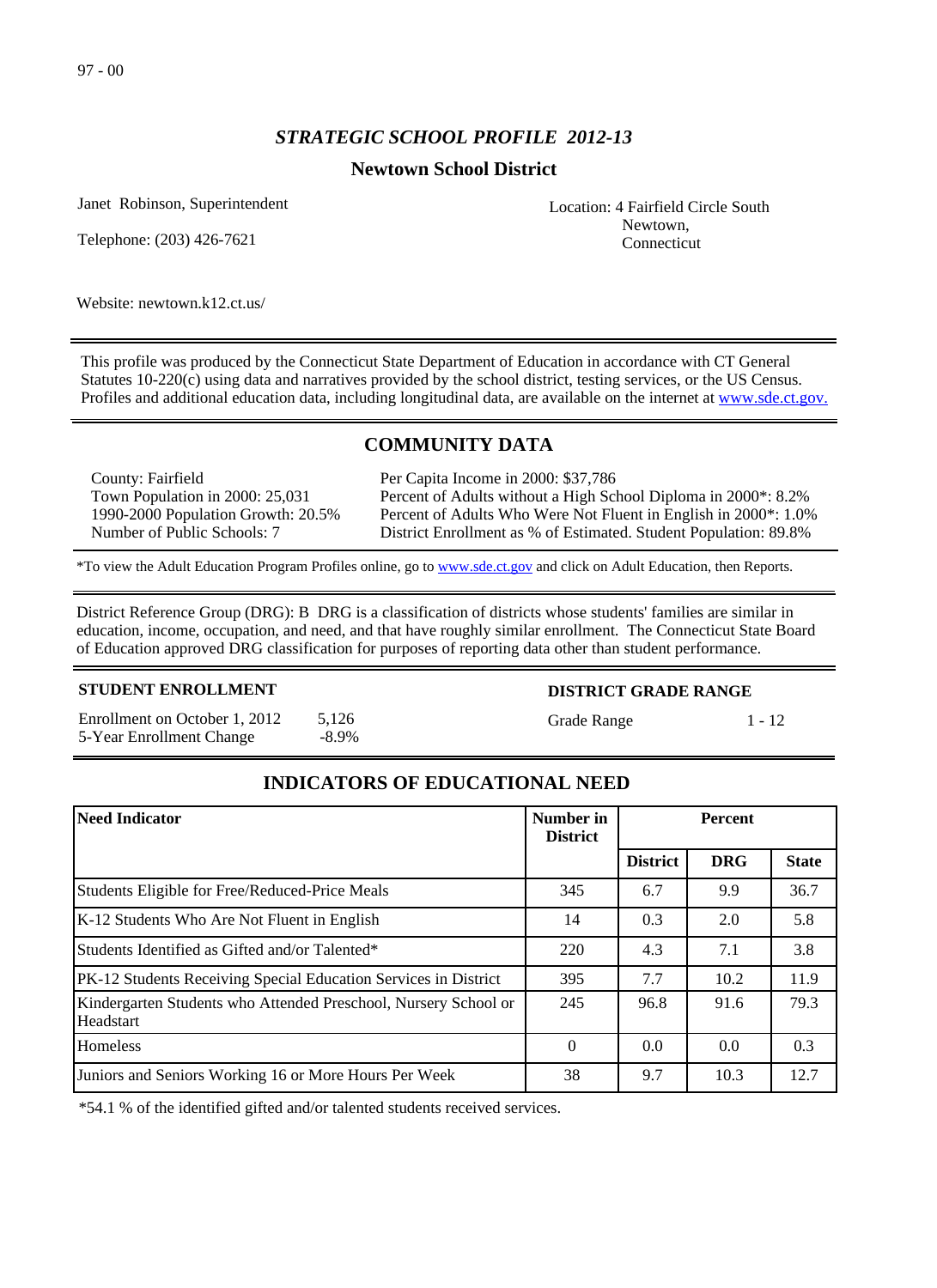| <b>Student Race/Ethnicity</b> |                |      |  |  |
|-------------------------------|----------------|------|--|--|
| <b>Race/Ethnicity</b>         | <b>Percent</b> |      |  |  |
| American Indian               | 3              | 0.1  |  |  |
| Asian American                | 183            | 3.6  |  |  |
| <b>Black</b>                  | 67             | 1.3  |  |  |
| Hispanic                      | 250            | 4.9  |  |  |
| Pacific Islander              |                | 0.0  |  |  |
| White                         | 4,553          | 88.8 |  |  |
| Two or more races             | 70             | 1.4  |  |  |
| <b>Total Minority</b>         | 573            | 11.2 |  |  |

## **SCHOOL DISTRICT DIVERSITY**

#### **Percent of Minority Professional Staff:** 3.5%

#### **Non-English Home Language:**

2.0% of this district's students (excluding prekindergarten students) come from homes where English is not the primary language.The number of non-English home languages is 28.

# **EFFORTS TO REDUCE RACIAL, ETHNIC AND ECONOMIC ISOLATION**

Below is the description submitted by this school of how it provides educational opportunities for its students to interact with students and teachers from diverse racial, ethnic, and economic backgrounds.

N/A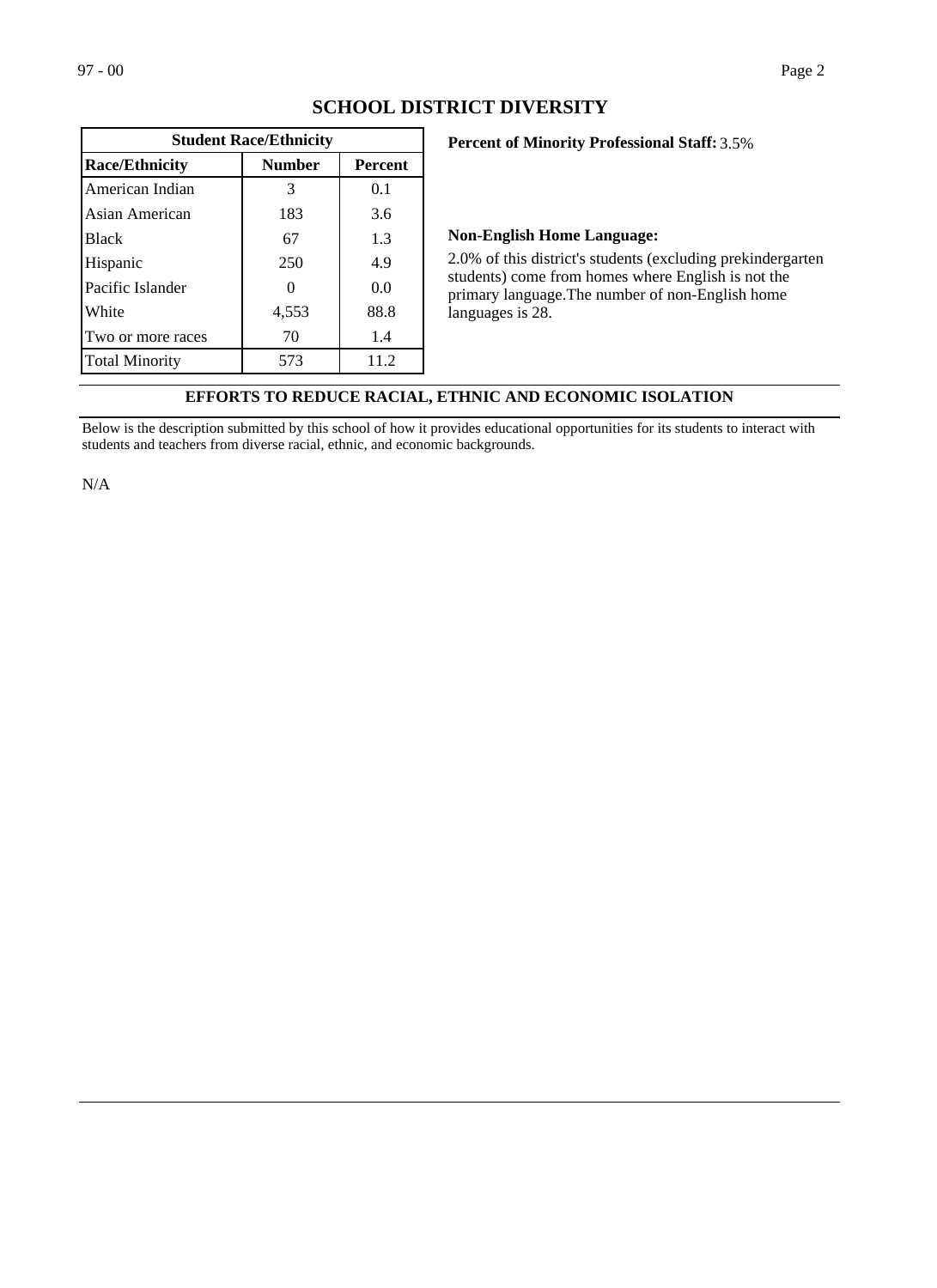# **STUDENT PERFORMANCE**

**Connecticut Mastery Test, Fourth Generation, % Goal.** The Goal level is more demanding than the Proficient level, but not as high as the Advanced level, reported in the No Child Left Behind Report Cards.

| Area    | <b>Grade and CMT Subject</b> | <b>District</b> | <b>State</b> | % of Districts in State<br>with Equal or Lower<br><b>Percent Meeting Goal</b> | These results reflect the<br>performance of<br>students with scoreable |
|---------|------------------------------|-----------------|--------------|-------------------------------------------------------------------------------|------------------------------------------------------------------------|
| Grade 3 | Reading                      | N/A             | N/A          | N/A                                                                           | tests who were enrolled<br>in the district at the                      |
|         | Writing                      | N/A             | N/A          | N/A                                                                           | time of testing,                                                       |
|         | Mathematics                  | N/A             | N/A          | N/A                                                                           | regardless of the length                                               |
| Grade 4 | Reading                      | N/A             | N/A          | N/A                                                                           | of time they were<br>enrolled in the district.                         |
|         | Writing                      | N/A             | N/A          | N/A                                                                           | Results for fewer than                                                 |
|         | <b>Mathematics</b>           | N/A             | N/A          | N/A                                                                           | 20 students are not                                                    |
| Grade 5 | Reading                      | N/A             | N/A          | N/A                                                                           | presented.                                                             |
|         | Writing                      | N/A             | N/A          | N/A                                                                           |                                                                        |
|         | <b>Mathematics</b>           | N/A             | N/A          | N/A                                                                           |                                                                        |
|         | Science                      | N/A             | N/A          | N/A                                                                           | For more detailed CMT<br>results, go to                                |
| Grade 6 | Reading                      | N/A             | N/A          | N/A                                                                           | www.ctreports.                                                         |
|         | Writing                      | N/A             | N/A          | N/A                                                                           |                                                                        |
|         | Mathematics                  | N/A             | N/A          | N/A                                                                           |                                                                        |
| Grade 7 | Reading                      | N/A             | N/A          | N/A                                                                           | To see the NCLB                                                        |
|         | Writing                      | N/A             | N/A          | N/A                                                                           | Report Card for this<br>school, go to                                  |
|         | Mathematics                  | N/A             | N/A          | N/A                                                                           | www.sde.ct.gov and                                                     |
| Grade 8 | Reading                      | N/A             | N/A          | N/A                                                                           | click on "No Child Left"                                               |
|         | Writing                      | N/A             | N/A          | N/A                                                                           | Behind."                                                               |
|         | <b>Mathematics</b>           | N/A             | N/A          | N/A                                                                           |                                                                        |
|         | Science                      | N/A             | N/A          | N/A                                                                           |                                                                        |

**Connecticut Academic Performance Test, Third Generation, % Meeting State Goal.** The CAPT is administered to Grade 10 students. The Goal level is more demanding than the state Proficient level, but not as high as the Advanced level, reported in the No Child Left Behind Report Cards. The following results reflect the performance of students with scorable tests who were enrolled in the school at the time of testing, regardless of the length of time they were enrolled in the school. Results for fewer than 20 students are not presented.

| <b>CAPT Subject Area</b>       | <b>District</b> | <b>State</b> | % of Districts in State<br>with Equal or Lower<br><b>Percent Meeting Goal</b> |
|--------------------------------|-----------------|--------------|-------------------------------------------------------------------------------|
| Reading Across the Disciplines | 69.3            | 48.5         | 75.8                                                                          |
| Writing Across the Disciplines | 80.2            | 62.1         | 73.5                                                                          |
| <b>Mathematics</b>             | 76.9            | 52.4         | 83.3                                                                          |
| Science                        | 72.9            | 48.8         | 82.7                                                                          |

For more detailed CAPT results, go to [www.ctreports.com](http://www.ctreports.com/). To see the NCLB Report Card for this school, go to [www.sde.ct.gov](http://www.sde.ct.gov/) and click on "No Child Left Behind."

| <b>Physical Fitness.</b> The<br>assessment includes tests for<br>flexibility, abdominal strength<br>and endurance, upper-body | <b>Physical Fitness:</b> % of<br><b>Students Reaching Health</b><br><b>Standard on All Four</b> | <b>District</b> | <b>State</b> | <i>V</i> <sub>o</sub> of Districts in State<br>with Equal or Lower<br><b>Percent Reaching</b> |
|-------------------------------------------------------------------------------------------------------------------------------|-------------------------------------------------------------------------------------------------|-----------------|--------------|-----------------------------------------------------------------------------------------------|
|                                                                                                                               | <b>Tests</b>                                                                                    |                 |              | <b>Standard</b>                                                                               |
| strength and aerobic endurance.                                                                                               |                                                                                                 | 73.8            | 51.1         | 95.3                                                                                          |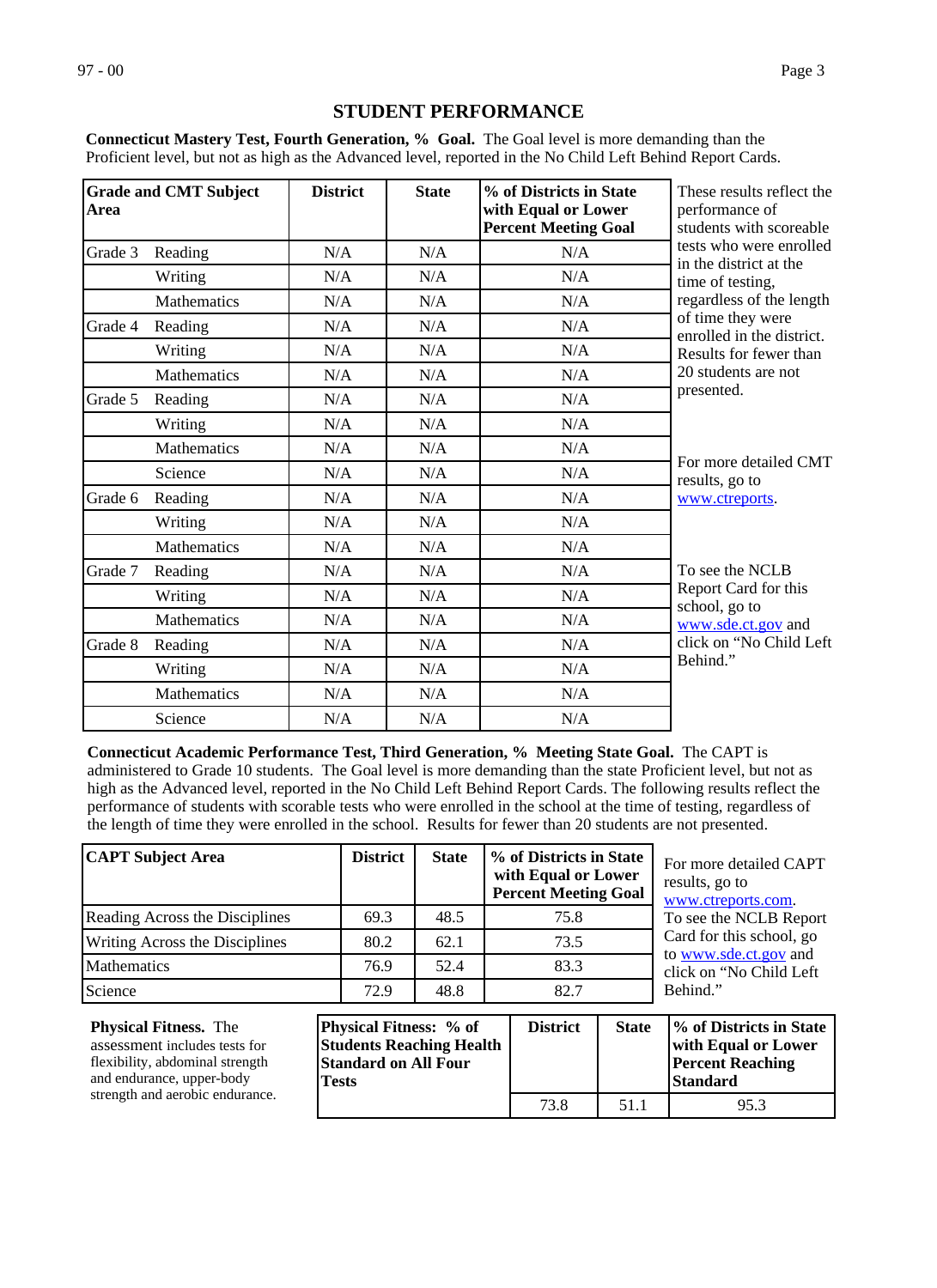| <b>SAT® I: Reasoning Test</b><br>Class of 2012 |                    | <b>District</b> | <b>State</b> | % of Districts in<br><b>State with Equal or</b><br><b>Lower Scores</b> |
|------------------------------------------------|--------------------|-----------------|--------------|------------------------------------------------------------------------|
| % of Graduates Tested                          |                    | 98.2            | 78.5         |                                                                        |
| Average Score                                  | <b>Mathematics</b> | 552             | 503          | 82.7                                                                   |
|                                                | Critical Reading   | 539             | 499          | 80.5                                                                   |
|                                                | Writing            | 550             | 504          | 84.2                                                                   |

**SAT® I.** The lowest possible score on each SAT® I subtest is 200; the highest possible score is 800.

| <b>Straduation and Dropout Rates</b>                 | <b>District</b> | <b>State</b> | % of Districts in State<br>with Equal or Less<br><b>Desirable Rates</b> |
|------------------------------------------------------|-----------------|--------------|-------------------------------------------------------------------------|
| Graduation Rate, Adjusted Cohort Rate 2012           | 94.8            | 84.8         | 75.7                                                                    |
| [2011-12 Annual Dropout Rate for Grade 9 through 12] | 0.4             | 2.1          | 62.9                                                                    |

| <b>Activities of Graduates</b>                                | <b>District</b> | <b>State</b> |
|---------------------------------------------------------------|-----------------|--------------|
| [% Pursuing Higher Education (Degree and Non-Degree Programs) | 90.2            | 82.6         |
| [% Employed (Civilian Employment and in Armed Services)       | 5.5             | 9.8          |

# **RESOURCES AND EXPENDITURES**

# **DISTRICT STAFF**

| 334.98        |
|---------------|
| 34.80         |
|               |
| 36.02         |
| 77.70         |
| 12.80         |
| 0.00          |
| 5.00<br>17.20 |
| 14.15         |
| 24.74         |
| 12.10         |
| 269.65        |
|               |

In the full-time equivalent (FTE) count, staff members working part-time in the school district are counted as a fraction of full-time. For example, a teacher who works half-time in the district contributes 0.50 to the district's staff count.

| Teachers and<br><b>Instructors</b>          | <b>District</b> | <b>DRG</b> | <b>State</b> |
|---------------------------------------------|-----------------|------------|--------------|
| Average Years of<br>Experience in Education | 14.0            | 14.5       | 13.9         |
| % with Master's Degree<br>lor Above         | 88.6            | 87.3       | 79.8         |

| <b>Average Class Size</b> | <b>District</b> | <b>DRG</b> | <b>State</b> |
|---------------------------|-----------------|------------|--------------|
| Grade K                   | 14.9            | 17.8       | 18.9         |
| Grade 2                   | 17.8            | 19.2       | 19.8         |
| Grade 5                   | 22.3            | 21.4       | 21.3         |
| Grade 7                   | 22.1            | 20.3       | 20.2         |
| <b>High School</b>        | 20.7            | 20.0       | 18.8         |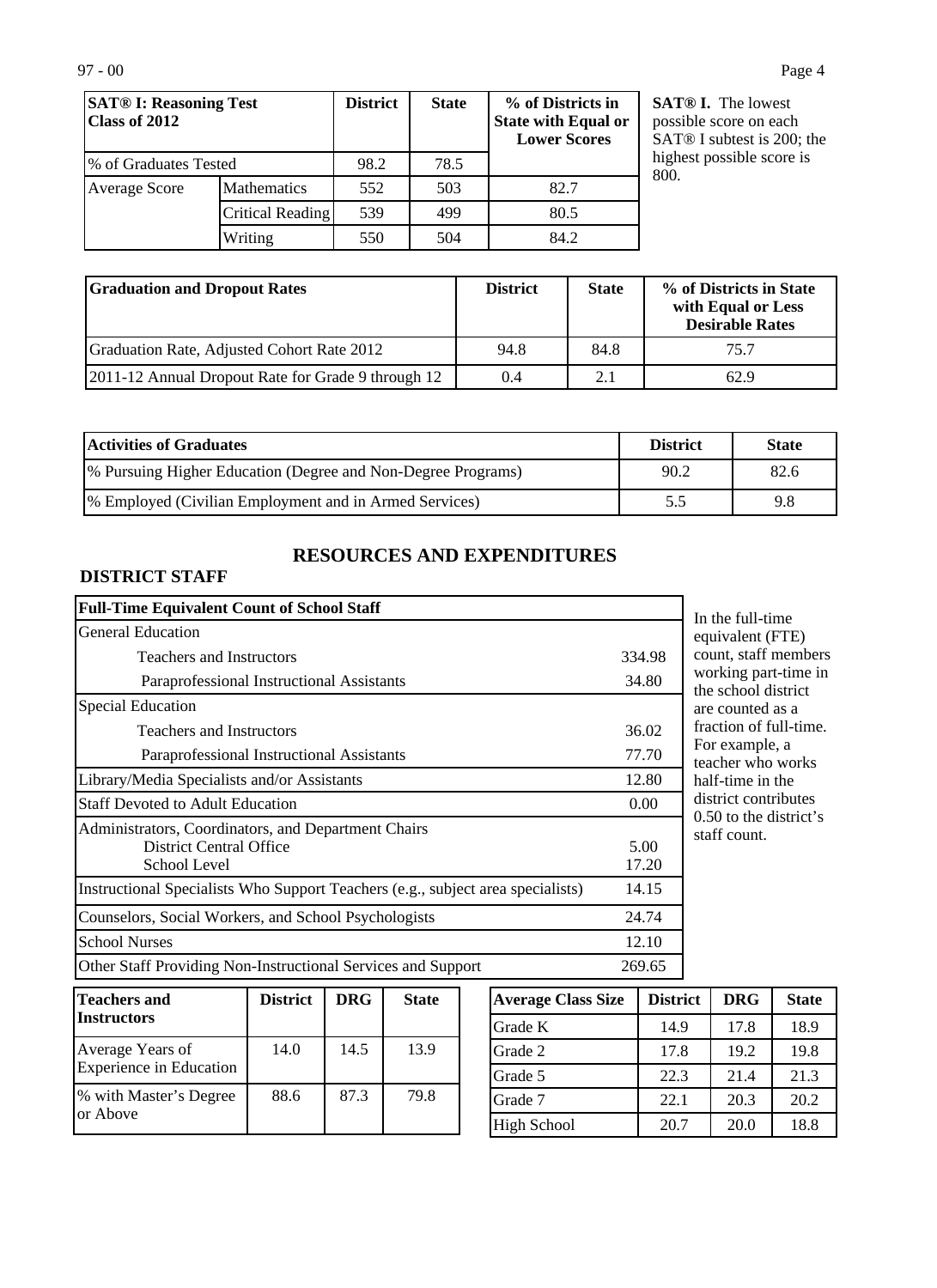| Hours of Instruction Per <br> Year* | <b>Dist</b> | <b>DRG</b> | <b>State</b> |
|-------------------------------------|-------------|------------|--------------|
| <b>Elementary School</b>            | 993         | 973        | 999          |
| Middle School                       | 1,032       | 1,026      | 1,029        |
| High School                         | 970         | 1,000      | 1,027        |

\*State law requires that at least 900 hours of instruction be offered to students in grade 1-12 and full-day kindergarten, and 450 hours to half-day kindergarten students.

| <b>Students Per</b><br><b>Academic Computer</b> | <b>Dist</b> | <b>DRG</b> | <b>State</b> |
|-------------------------------------------------|-------------|------------|--------------|
| Elementary School*                              | 3.4         | 2.6        | 2.7          |
| Middle School                                   | 4.4         | 1.9        | 2.1          |
| High School                                     | 3.4         | 2.3        | 2.1          |

\*Excludes schools with no grades above kindergarten.

### **DISTRICT EXPENDITURES AND REVENUES, 2011-12**

Expenditures may be supported by local tax revenues, state grants, federal grants, municipal in-kind services, tuition and other sources. DRG and state figures will not be comparable to the district if the school district does not teach both elementary and secondary students.

| <b>Expenditures</b><br>All figures are unaudited.                   | <b>Total</b><br>(in 1000s) | <b>Expenditures Per Pupil</b> |                                  |            |              |
|---------------------------------------------------------------------|----------------------------|-------------------------------|----------------------------------|------------|--------------|
|                                                                     |                            | <b>District</b>               | <b>PK-12</b><br><b>Districts</b> | <b>DRG</b> | <b>State</b> |
| <b>Instructional Staff and Services</b>                             | \$39,161                   | \$7,392                       | \$8,570                          | \$8,425    | \$8,570      |
| <b>Instructional Supplies and Equipment</b>                         | \$1,229                    | \$232                         | \$252                            | \$260      | \$257        |
| Improvement of Instruction and<br><b>Educational Media Services</b> | \$1,638                    | \$309                         | \$475                            | \$553      | \$471        |
| <b>Student Support Services</b>                                     | \$5,144                    | \$971                         | \$949                            | \$1,002    | \$950        |
| <b>Administration and Support Services</b>                          | \$6,742                    | \$1,273                       | \$1,526                          | \$1,470    | \$1,547      |
| Plant Operation and Maintenance                                     | \$9,687                    | \$1,828                       | \$1,466                          | \$1,432    | \$1,459      |
| Transportation                                                      | \$5,222                    | \$940                         | \$775                            | \$687      | \$765        |
| <b>Costs for Students Tuitioned Out</b>                             | \$2,056                    | N/A                           | N/A                              | N/A        | N/A          |
| Other                                                               | \$860                      | \$162                         | \$170                            | \$175      | \$170        |
| <b>Total</b>                                                        | \$71,740                   | \$13,374                      | \$14,444                         | \$14,369   | \$14,333     |
| <b>Additional Expenditures</b>                                      |                            |                               |                                  |            |              |
| Land, Buildings, and Debt Service                                   | \$5,718                    | \$1,079                       | \$1,405                          | \$1,015    | \$1,398      |

| <b>Special Education</b><br><b>Expenditures</b> | <b>District Total</b> | <b>Percent of PK-12 Expenditures Used for Special</b><br><b>Education</b> |            |              |
|-------------------------------------------------|-----------------------|---------------------------------------------------------------------------|------------|--------------|
|                                                 |                       | <b>District</b>                                                           | <b>DRG</b> | <b>State</b> |
|                                                 | \$12,824,185          | 17.9                                                                      | 20.9       | 21.8         |

**Revenue Sources, % of Expenditures from Source.** Revenue sources do not include state funded Teachers' Retirement Board contributions, vocational-technical school operations, SDE budgeted costs for salaries and leadership activities and other state-funded school districts (e.g., Dept. of Children and Families and Dept. of Corrections).

| District Expenditures                | <b>Local Revenue</b> |      | State Revenue   Federal Revenue   Tuition & Other |  |
|--------------------------------------|----------------------|------|---------------------------------------------------|--|
| Including School Construction        | 86.8                 | 10.1 |                                                   |  |
| <b>Excluding School Construction</b> | 88.5                 |      |                                                   |  |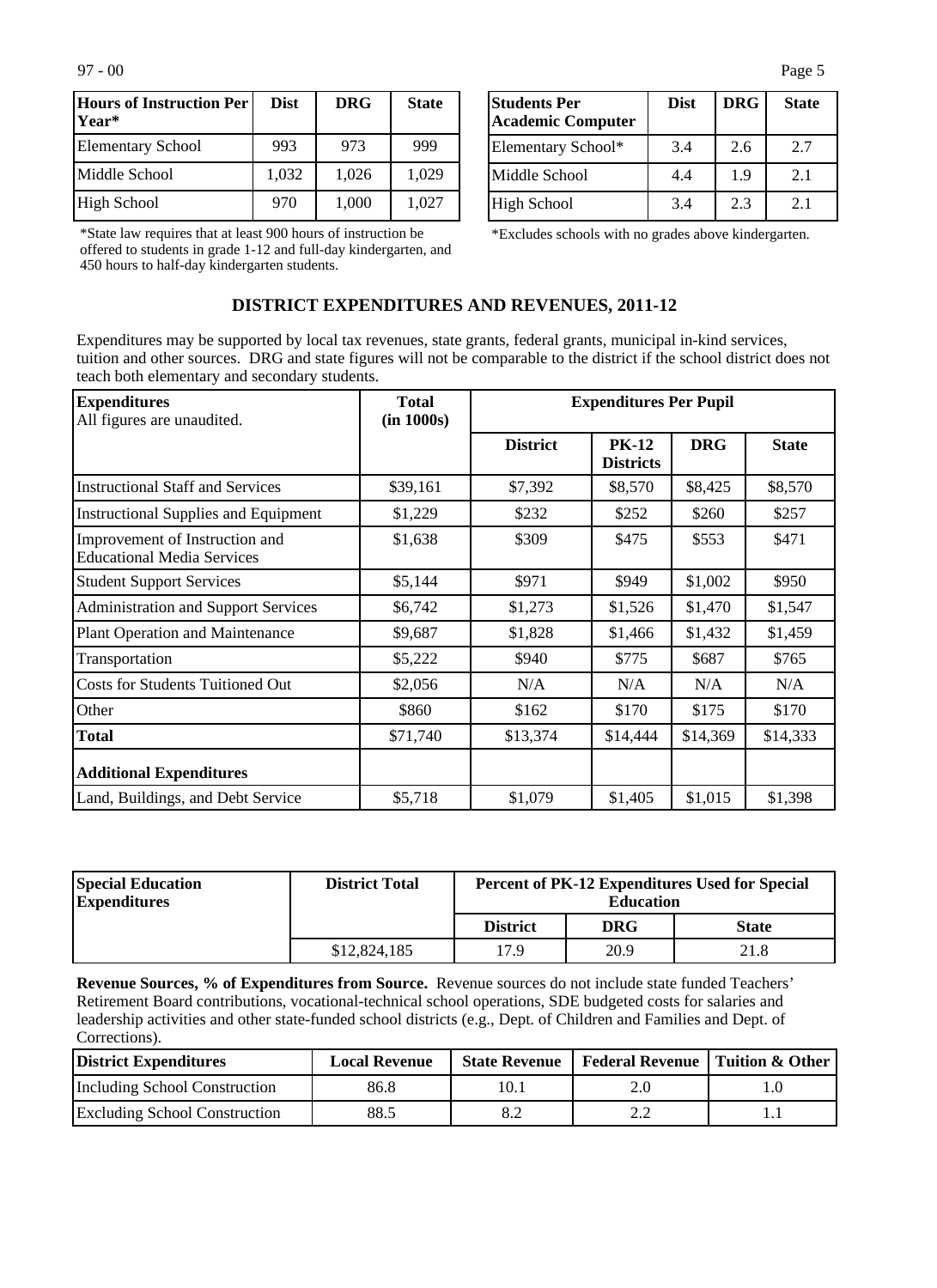#### **EQUITABLE ALLOCATION OF RESOURCES AMONG DISTRICT SCHOOLS**

Below is the description submitted by this district of how it allocates resources to insure equity and address needs.

N/A

#### **SPECIAL EDUCATION**

Number of K-12 Students with Disabilities for Whom the District is Financially Responsible 396<br>Of All K-12 Students for Whom the District is Financially Responsible, the Percent with Disabilities 7.7% Of All K-12 Students for Whom the District is Financially Responsible, the Percent with Disabilities

| Of All K-12 Students for Whom District is Financially Responsible, Number and Percentage with Disabilities |       |                         |                    |                      |  |
|------------------------------------------------------------------------------------------------------------|-------|-------------------------|--------------------|----------------------|--|
| <b>Disability</b>                                                                                          | Count | <b>District Percent</b> | <b>DRG</b> Percent | <b>State Percent</b> |  |
| Autism                                                                                                     | 80    | 1.6                     | 1.4                | 1.3                  |  |
| Learning Disability                                                                                        | 103   | 2.0                     | 3.2                | 4.0                  |  |
| Intellectual Disability                                                                                    | 14    | 0.3                     | 0.3                | 0.4                  |  |
| <b>Emotional Disturbance</b>                                                                               | 19    | 0.4                     | 0.6                | 1.0                  |  |
| Speech Impairment                                                                                          | 86    | 1.7                     | 1.7                | 2.0                  |  |
| Other Health Impairment*                                                                                   | 66    | 1.3                     | 2.4                | 2.4                  |  |
| Other Disabilities**                                                                                       | 28    | 0.5                     | 0.7                | 1.0                  |  |
| Total                                                                                                      | 396   | 7.7                     | 10.3               |                      |  |

\*Includes chronic health problems such as attention deficit disorders and epilepsy

\*\*Includes hearing, visual, and orthopedic impairments, deaf-blindness, multiple disabilities, traumatic brain injury, and developmental delay

| <b>Graduation and Dropout Rates of Students with Disabilities for Whom District</b><br><b>is Financially Responsible</b> | <b>District</b> | <b>State</b> |
|--------------------------------------------------------------------------------------------------------------------------|-----------------|--------------|
| 1% Who Graduated in 2011-12 with a Standard Diploma                                                                      | 78.9            | 64.4         |
| [2011-12 Annual Dropout Rate for Students Aged 14 to 21]                                                                 | N/A             |              |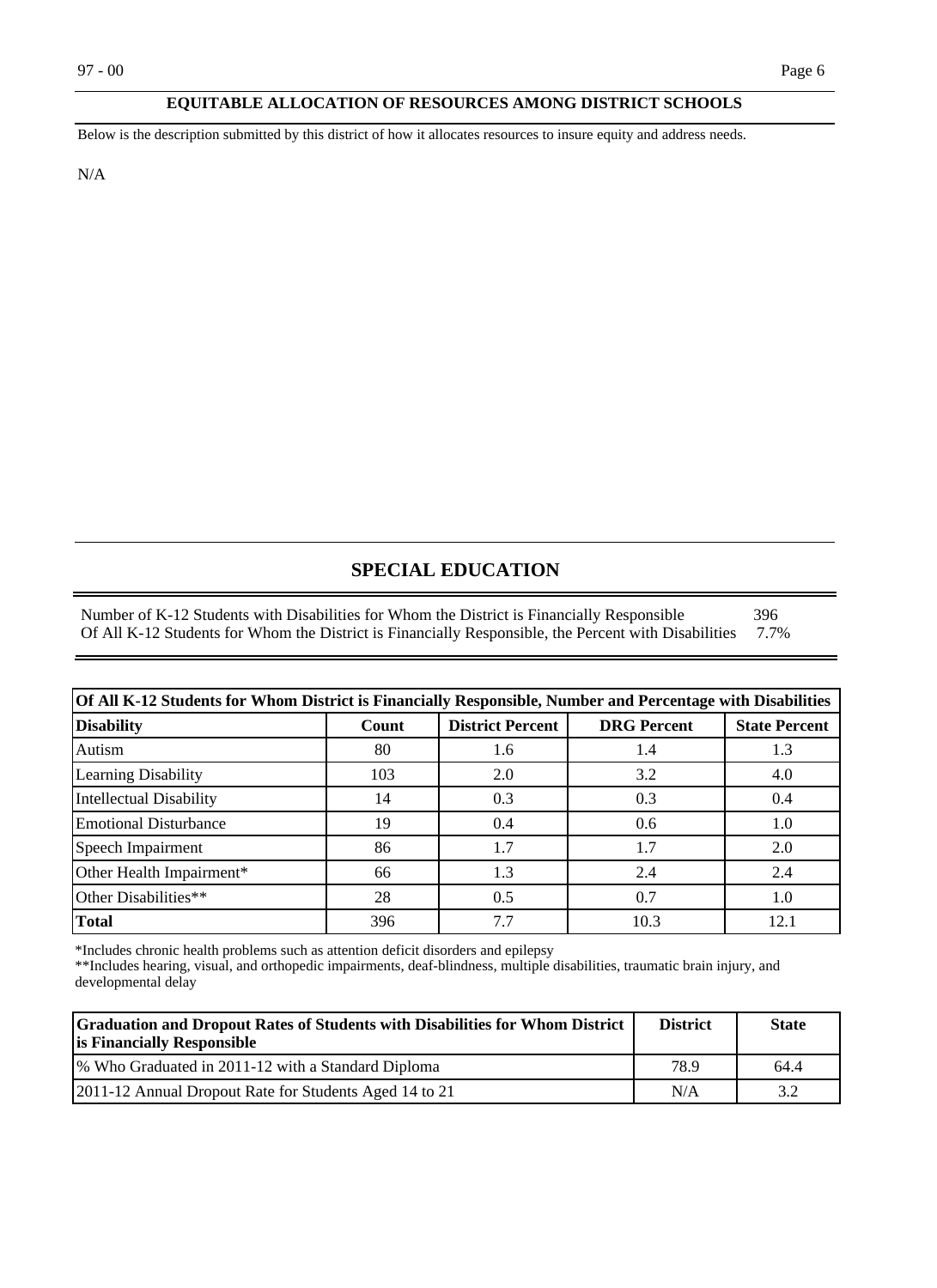**Percent of Students with Disabilities Meeting State Goal.** The Goal level is more demanding than the

Proficient level, but not as high as the Advanced level, reported in the No Child Left Behind Report Cards. These results are for students attending district schools who participated in the standard assessment with or without accommodations for their disabilities. Results for fewer than 20 students are not presented.

- **Connecticut Mastery Test (CMT), Fourth Generation.** The CMT reading, writing and mathematics tests are administered to students in Grades 3 through 8, and the CMT science test to students in Grades 5 and 8.
- **Connecticut Academic Performance Test (CAPT), Third Generation.** The CAPT is administered to Grade 10 students.

| <b>State Assessment</b> |                                |                 | <b>Students with Disabilities</b> |                 | <b>All Students</b> |
|-------------------------|--------------------------------|-----------------|-----------------------------------|-----------------|---------------------|
|                         |                                | <b>District</b> | <b>State</b>                      | <b>District</b> | <b>State</b>        |
| <b>CMT</b>              | Reading                        | N/A             | N/A                               | N/A             | N/A                 |
|                         | Writing                        | N/A             | N/A                               | N/A             | N/A                 |
|                         | <b>Mathematics</b>             | N/A             | N/A                               | N/A             | N/A                 |
|                         | Science                        | N/A             | N/A                               | N/A             | N/A                 |
| <b>CAPT</b>             | Reading Across the Disciplines | 17.4            | 15.7                              | 69.3            | 48.5                |
|                         | Writing Across the Disciplines | 20.7            | 16.7                              | 80.2            | 62.1                |
|                         | Mathematics                    | 14.3            | 16.8                              | 76.9            | 52.4                |
|                         | Science                        | 13.3            | 14.6                              | 72.9            | 48.8                |

For more detailed CMT or CAPT results, go to [www.ctreports.com.](http://www.ctreports.com/) To see the NCLB Report Card for this school, go to [www.sde.ct.gov](http://www.sde.ct.gov/) and click on "No Child Left Behind."

| <b>Participation in State Assessments of Students with Disabilities</b><br><b>Attending District Schools</b> |                          |      |  |  |
|--------------------------------------------------------------------------------------------------------------|--------------------------|------|--|--|
| <b>CMT</b><br>% Without Accommodations<br>N/A                                                                |                          |      |  |  |
|                                                                                                              | % With Accommodations    | N/A  |  |  |
| <b>CAPT</b>                                                                                                  | % Without Accommodations | 10.8 |  |  |
| % With Accommodations<br>89.2                                                                                |                          |      |  |  |
| % Assessed Using Skills Checklist<br>5.4                                                                     |                          |      |  |  |

Accommodations for a student's disability may be made to allow him or her to participate in testing. Students whose disabilities prevent them from taking the test even with accommodations are assessed by means of a list of skills aligned to the same content and grade level standards as the CMT and CAPT.

Federal law requires that students with disabilities be educated with their non-disabled peers as much as is appropriate. Placement in separate educational facilities tends to reduce the chances of students with disabilities interacting with non-disabled peers, and of receiving the same education.

**K-12 Students with Disabilities Placed in Educational Settings Other Than This District's Schools**

| <b>Placement</b>                         | Count | <b>Percent</b> |
|------------------------------------------|-------|----------------|
| Public Schools in Other Districts        |       | 0.0            |
| <b>Private Schools or Other Settings</b> |       | 8.8            |

**Number and Percentage of K-12 Students with Disabilities for Whom District is Financially Responsible by the Percentage of Time They Spent with Their Non-Disabled Peers**

| <b>Time Spent with Non-Disabled Peers</b>        | <b>Count of Students</b> | <b>Percent of Students</b> |            |              |
|--------------------------------------------------|--------------------------|----------------------------|------------|--------------|
|                                                  |                          | <b>District</b>            | <b>DRG</b> | <b>State</b> |
| [79.1 to 100 Percent of Time]                    | 330                      | 83.3                       | 75.7       | 72.0         |
| $ 40.1 \text{ to } 79.0 \text{ Percent of Time}$ |                          | 9.3                        | 16.4       | 16.4         |
| 0.0 to 40.0 Percent of Time                      | 29                       | 7.3                        | 7.9        | 11.6         |

**STATE ASSESSMENTS**